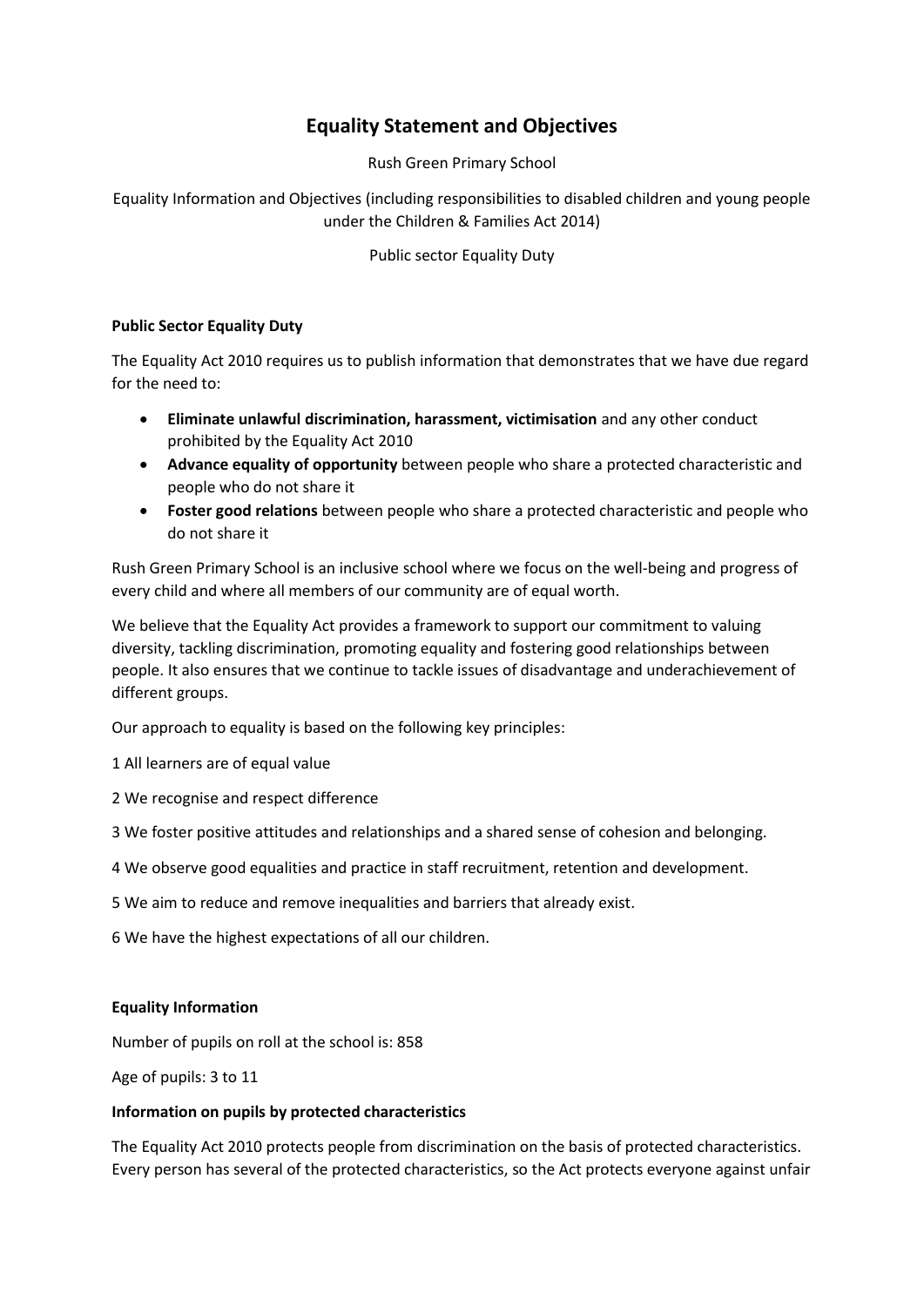treatment. In order to ensure that all pupils are protected from discrimination, the school collects information on protected characteristics.

## **Information on other groups of pupils**

In addition to pupils with protected characteristics, we gather further information on the following groups of pupils:

- Pupils eligible for Free School Meals (FSM)
- Pupils with Special Educational Needs (SEN)
- Disadvantaged pupils
- Pupils with English as an Additional Language (EAL)
- Young Carers
- Looked after children
- Pupils eligible for pupil premium funding
- Other vulnerable groups

Through rigorous tracking and monitoring of individuals and of all the groups of children, including progress and attainment and by providing equal opportunities to access the curriculum and activities, we aim to ensure that any gap in attainment for pupils within any of the above different groups is removed, or at least remains less that the gap nationally.

# **Eliminating discrimination and other conduct that is prohibited by the Act**

The information provided here aims to demonstrate that we give careful consideration to equality issues in everything that we do Rush Green Primary School. 'Due regard' ensures that we work towards eliminating discrimination, harassment and victimisation and other conduct that is prohibited by the Equality Act.

We are committed to working for equality for all our staff, parents/carers and children to meet our duties under the Equality Act 2010.

We eliminate discrimination by:

- Adoption of the single Equality Scheme
- Our Behaviour Policy ensures that all children feel safe at school and address prejudicial bullying
- Reporting, responding to and monitoring all racist incidents
- Regularly monitoring the curriculum to ensure that the curriculum meets the needs of our pupils and that it promotes respect for diversity and challenges negative stereotyping
- Teaching is of the highest quality to ensure children reach their potential and all pupils are given equal entitlement to success
- Tracking pupil progress to ensure that all children make a rapid progress and intervening when necessary
- Ensuring that all pupils have the opportunity to access extra-curricular provision
- Listening to and monitoring views and experiences of pupils and adults to evaluate the effectiveness of our policies and procedures.